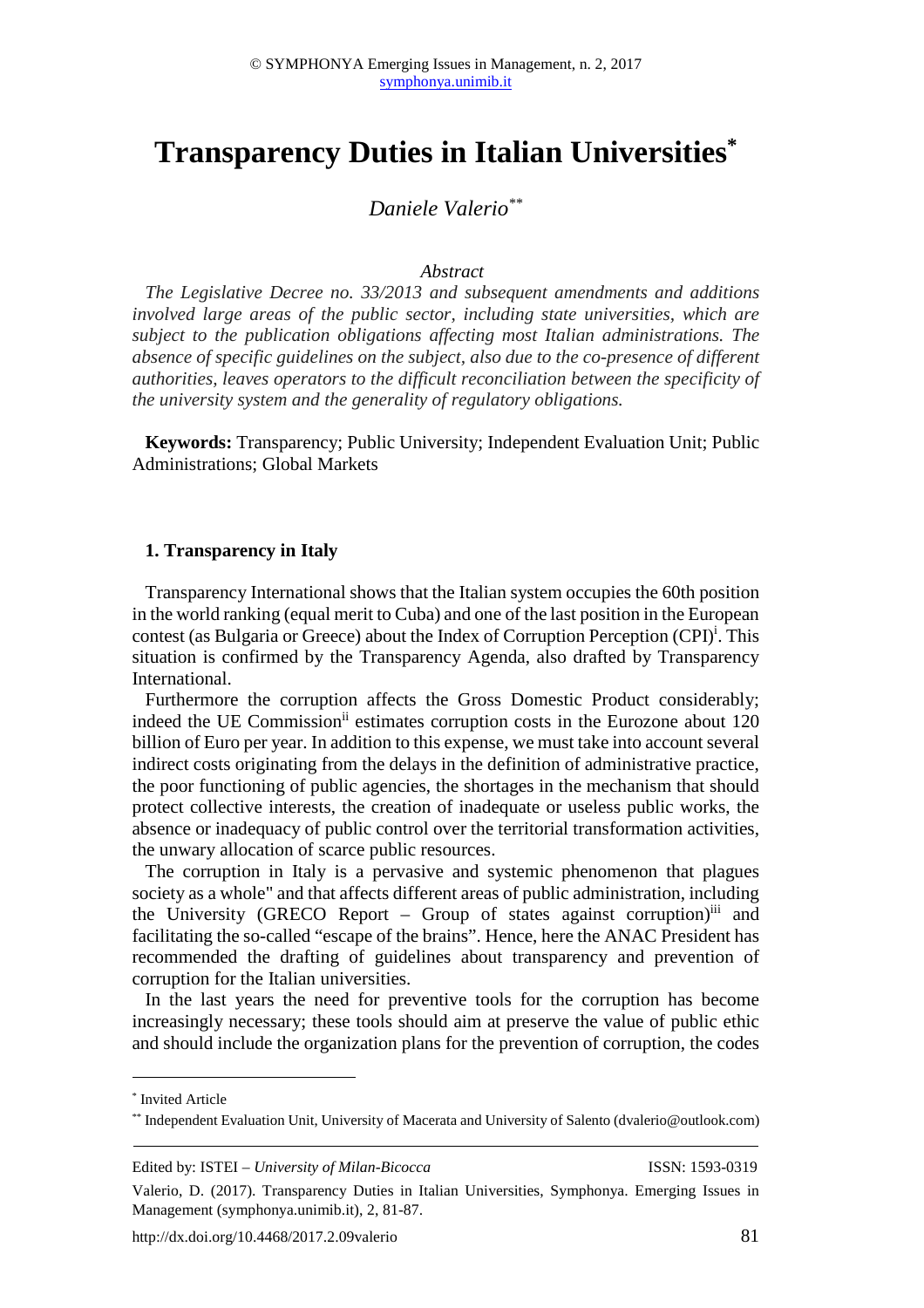of conduct, the raising of transparency levels and the improvement of disciplinary liability system. In this context the term "accountability" has taken the role of milestone, laid to rebuilt the wasted relationship between administrators and citizens<sup>iv</sup>. On a practical level we have witnessed the entry into force of the Law 190/2012 (also called Severino's Law, from the Minister proposer name) and especially the Decree-Law 33/2013, as amended in the course of 2016 with the Legislative-Decree no. 97. In 2013 the National Anti-Corruption Authority (ANAC) replaced the Commission for the Evaluation, Transparency and Integrity in Public Administrations  $(CIVIT)^v$  and performed several dispositions for the Public Administration in order to facilitate a social-economic development, based on transparency and anti-corruption<sup>vi</sup>.

## **2. University and Transparency Duties**

The Legislative Decree no. 33/2013 establishes that the transparency, considered as *"guarantor of individual and collective freedom as well as civil, political and social rights"*(art. 1), is subject to critical levels, defined in the same decree, that cater to public administrations, among which include, in accordance with art. 1, co. 2 of Legislative Decree no. 165/2001 *"state administrations, including institutions and schools of all levels and educational institutions, companies and administrations of an autonomous state, the regions, provinces, municipalities, mountain communities and their consortia Associations, University Institutions, Independent Housing Institutes, Chambers of Commerce, Industry, Crafts and Agriculture and their associations, All National, Regional and Local Public Organizations, Administrations, Enterprises and national Health Service".* Therefore the university system is included among the subjects to whom the law applies: the Legislative-Decree no. 33/2013 imposed specific duties to publish information related to university activity. These obligations was explicated by the CIVIT (act no. 50/2013), that drafted "Linee guida per l'aggiornamento del Programma triennale per la trasparenza e l'integrità 2014-2016", in which it explained point by point the singular obligation for each of the mentioned subjects.

Instead, the private university are not included among the subjects classification and so they became object of interest for the ANAC in the years from 2014 to 2016. In 2015 the Regional Administration Tribunal (TAR) established the no applicability of the Legislative-Decree. 33/2013 for private university; then this sentence was confirmed by the State Council (Section VI,  $11<sup>th</sup>$  July 2016, no. 3043).

#### **3. Transparency Obligations: What the Law Wants**

The obligations for the University are classified into first level subsections (macrofamily) and furthermore into second level subsections (data typology); the single obligation can be more or less composed.

The attachment 1 (ANAC, act no. 1310/2016) is denominated "Prime linee guida recanti indicazioni sull'attuazione degli obblighi di pubblicità, trasparenza e diffusione di informazioni contenute nel D.Lgs. 33/2013 come modificato dal D.Lgs. 97/2016" enumerates 25 macro-family of obligations (first level subsection), 67 data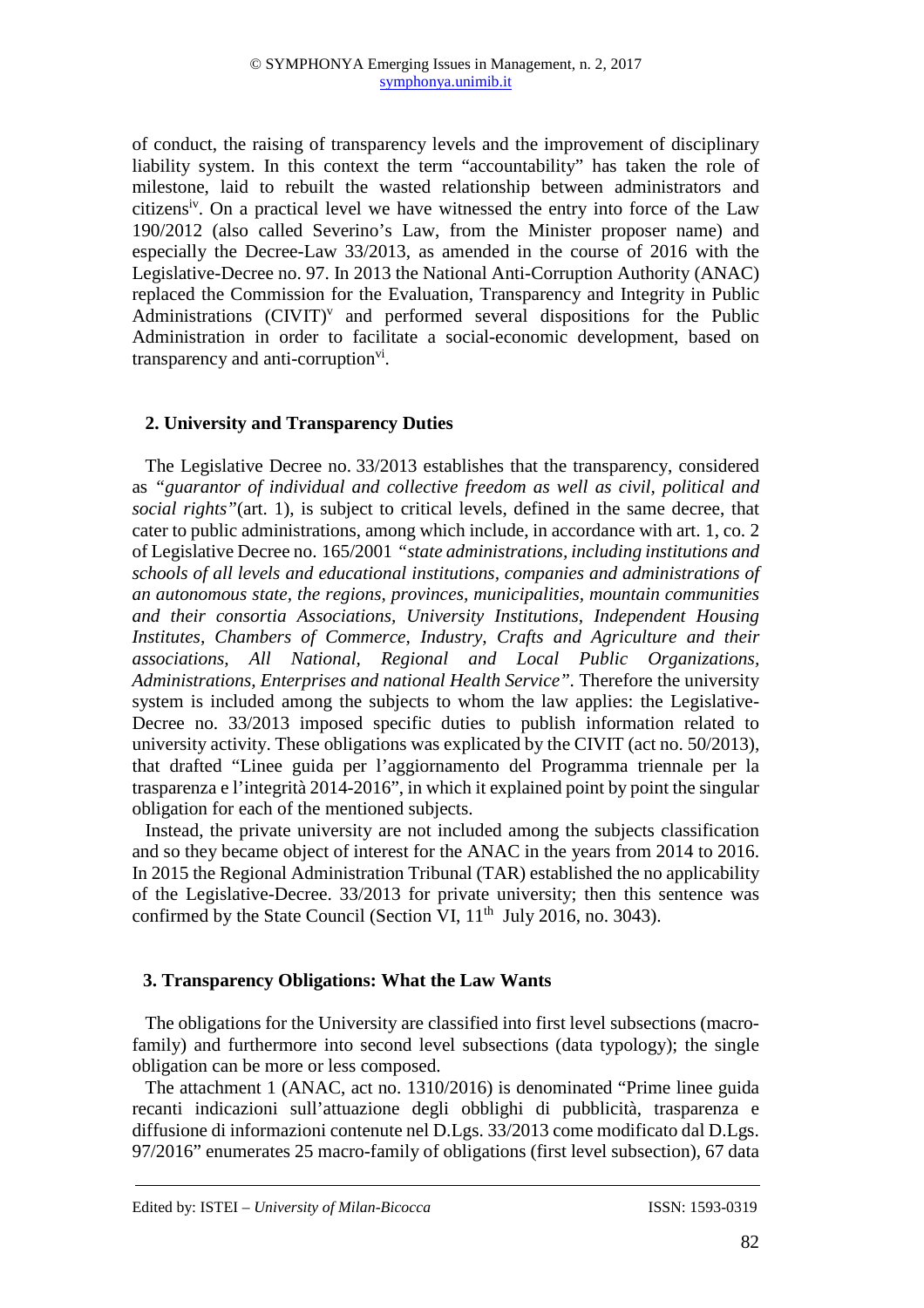tipology (second level subsection) e 114 single obligation (of which 85 for the University).

The obligations for public universities are classified into macro-areas that include one or more first level subsections:

- General publication
- Publication concerning the university organization
- Publication concerning the public resource use
- Publication concerning public administration activities.

## **2.1 General Publication Duties**

In analogy with the major part of the Public Administration, the Universities have to public some information, collected in the first level subsection "general disposition". This is the first subsection of the wider section "Amministrazione Trasparente", that includes the "Three-year Plan for prevention of corruption and transparency", an instrument that aims to reduce the risk of corrupt behaviour.

Among these publications there are also the disciplinary codes, with express indication about infringements and related penalties, and regulatory and nonregulatory acts relating to university activities In the latter case, it goes from the national framework regulations to the ministerial circulars, from the University Statute, to the internal regulations relating to the acquisition of goods and services, collaborations, etc.

These publications must be constantly updated, with the exception of the Threeyear Plan for Prevention of Corruption and Transparency: this one must be updated yearly in concurrence with its approval (on January 31th) and transmission to ANAC.

# **2.2 Obligations of Publication Concerning the Organization of the University**

The second macro-area is the one concerning the publication of organization and inner o outer human resources.

It has been the subject of several regulatory actions by the legislature and implementation by the ANAC, that, with various guidelines, has contributed to delimiting the scope of these obligations.

Among the most important obligations, there is certainly the issue of publishing information about political, administrative, management or government affairs.

Article 14 of Legislative Decree no. 33/2013, in fact, states that with regard to political office-holders (including non-elective ones), to holders of administration, management or government (unless they are granted free of charge):

- nomination or proclamation act, indicating the duration of the mandate or the elective mandate;
- curriculum;
- any kind of remuneration connected to the assumption of the charge; the amounts of travel services and missions paid with public funds;
- data relating to the assumption of other offices, at public or private entities, and the related remuneration to any title paid;
- other possible assignments with charges for public finance and the indication of the remuneration payable;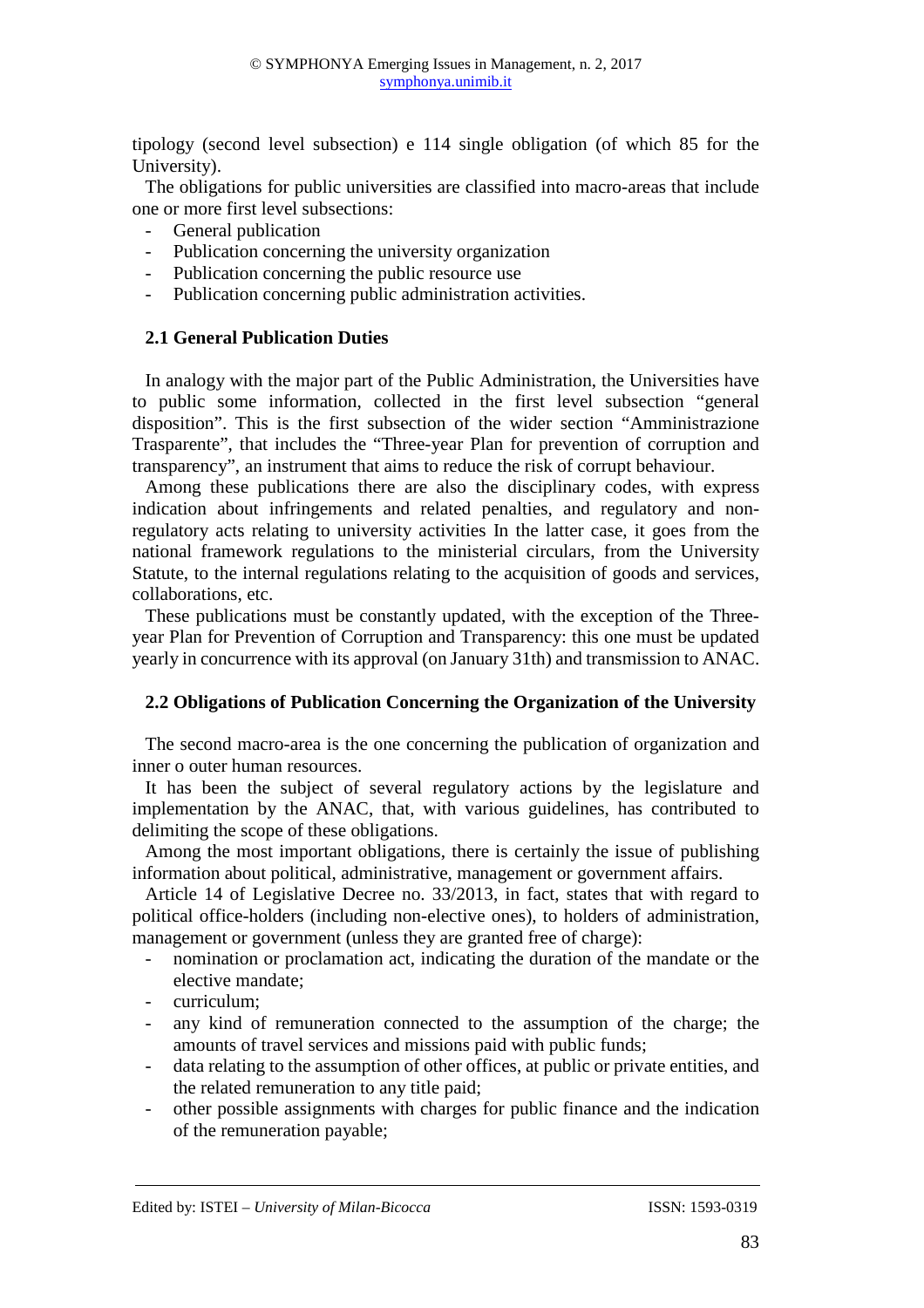- declarations provided for in Law 441/1982, namely: a declaration concerning properties, shares and corporate role and a copy of the income statement of the subject, the spouse and relatives within the second grade, when they approve.

ANAC clearly defines that Rector, the members of board of Directors and the members of Academic Senate are considered organs of administrative and political address and so obliged to respect the art. 14 c.1 lett c. of Legislative Decree 33/2013. However the role of the Academic Senate has been redefined by the law 240/2010: it is the single university that decides if this organ belong to the ones of administrative and political address. Furthermore the Legislative-Decree no. 33/2013 establishes the obligation to publish and update a series of data relating to University Evaluation Unit, personnel and consultants.

## **2.3 Publication Concerning the Public Resource Use**

In the last years Universities has been affected by a two-fold reform process:

- Legislative-Decree no. 18/2012 which introduces the obligation of the university to adopt the financial statements of the civil code
- Legislative-Decree no. 150/2009 concerning the reform of the performance cycle.
- These reforms come into contact with the issue of transparency and with the need to account for the use of public resources.

The Articles 10 and 20 of the Legislative-Decree 33/2013 ask the publication of the Performance Plan and its related Report, the amount of the performance related salaries and the methodological rules of the performance cycle.

With reference to the budget cycle, the legislation requires that the public administration make public the forecast and final balance sheets and plan of he expected indicators and result of the financial statements, to be approved pursuant to Legislative-Decree 91/2011.

Finally we must also remember how the article 29 requires to publish the financial statements in summary form in order to ensure full accessibility and comprehensibility of the financial statements.

# **2.4 Publication Concerning Public Administration Activities**

Among these obligations we can remember the publication of call for contracts, administrative procedures and information on the services provided, including quality standards.

The most interesting items for the Universities are:

- Grants, contribution, subsidies and economic benefits: the article 26 of Legislative-Decree 33/2013 establishes that public administration must publish criteria and modality for the attribution of these and the act of granting
- Controlled entities and companies: for each of them it is necessary to publish the name of the company, the extent of the participation, the annual burden on the administration, the number of representatives in the board of the company, the financial result for the last three years and several other information.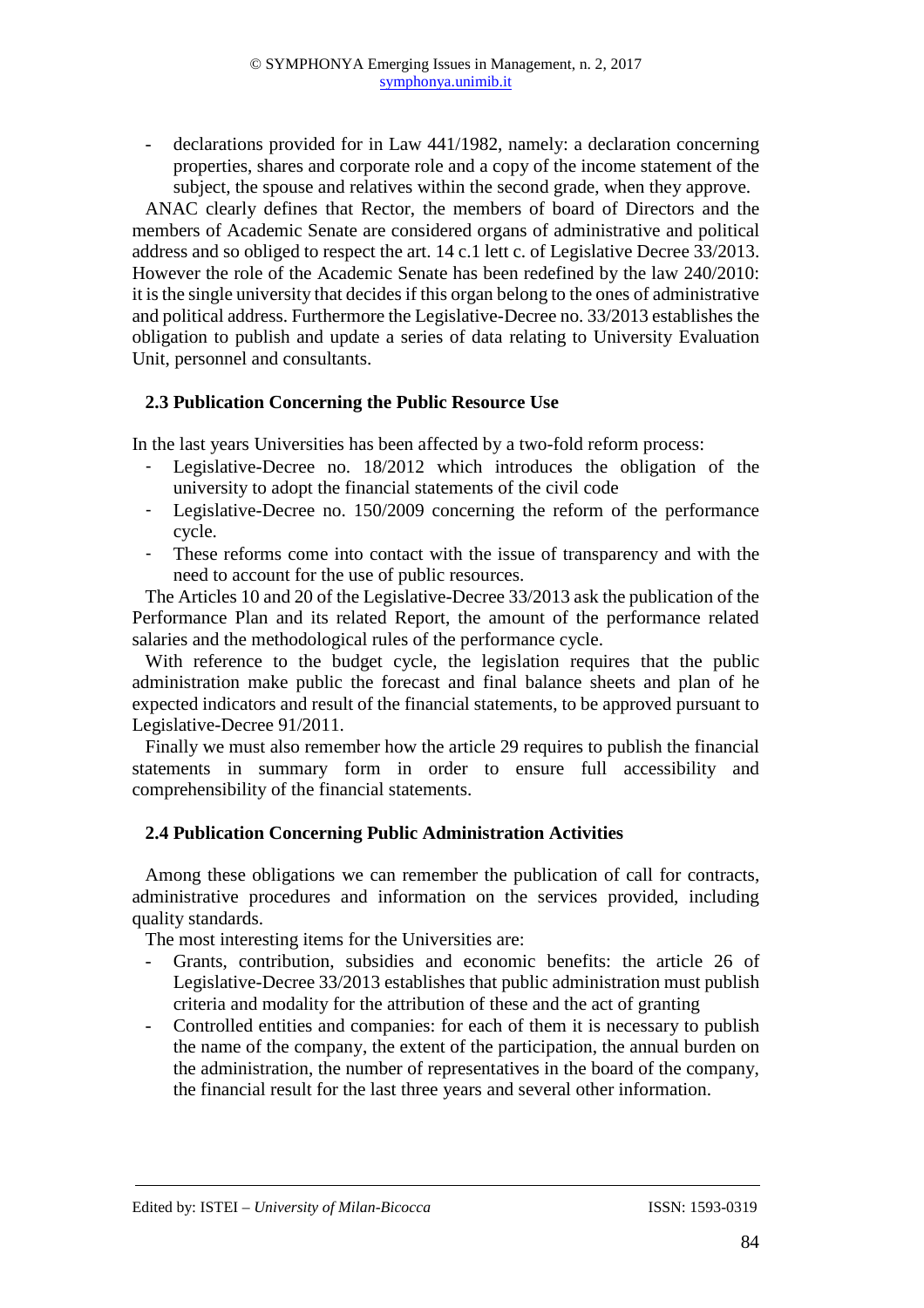# **3. The Subjects of Transparency: The Role of the Evaluation Unit**

If in the preceding paragraphs has been provided a brief overview of the transparency duties of the Italian University, with an emphasis on the most sensitive issues, it is necessary here to dwell on the subject entering the transparency management process with particular reference to the role of the Core Rating.

On a general level, the definition of the organizational model for monitoring transparency and publication obligations is of crucial importance and requires specific reflection.

This aspect has repeatedly been the subject of attention in measures aimed at clarifying the procedures for the implementation of Legislative Decree 33/2013 which presents a number of provisions governing the organizational structure, roles and responsibilities related to transparency. The decree outlines an organizational model is characterized by:

- a shared responsibility within the organization, from the top of the structure to the staff;
- decentralization of the control functions on the implementation of transparency obligations (by the ANAC, to the governing bodies, to the person responsible for the prevention of corruption and transparency, to the disciplinary office and the Independent Evaluation Unit);
- by an internal and external presence in terms of controls and penalties for failure to comply with obligations.

Generally, the application of the rules on transparency involves a number of subjects, both internal (organs of political and administrative policies, responsible for prevention of corruption and transparency, managers and employees) that external entity (ANVUR, ANAC and Court of Auditors).

The moment of conjunction between internal and external actors is represented precisely by the Evaluation Unit that, elevated to the rank of organ University by Law 240/2010, it has been the subject of legislation stratification from Law 370/1999 which established the need for the University, to adopt an internal evaluation system of administrative management, teaching and research activities [...] engines, including through comparative analyzes of costs and performance, the correct use of public resources productivity of research and teaching, as well as the good performance of administrative action "(art. 1, Law 370/1999). These functions, in accordance with the following co. 2, had to be carried out by a collegial body which was guaranteed autonomy operational: the Independent Evaluation Unit.

- Law 240/2010 establishes that Evaluation Unit are responsible for performance cycle and transparency. Among other tasks, on transparency, the Evaluation Unit:
- have to monitor the overall functioning of the system of evaluation, transparency and integrity of internal controls and processes an annual report on the state of the same;
- communicate the shortcomings to the competent organs of government and administration, as well as the Court of Auditors;
- validate the Report on *performance* and ensuring visibility through the publication on the administration's corporate website;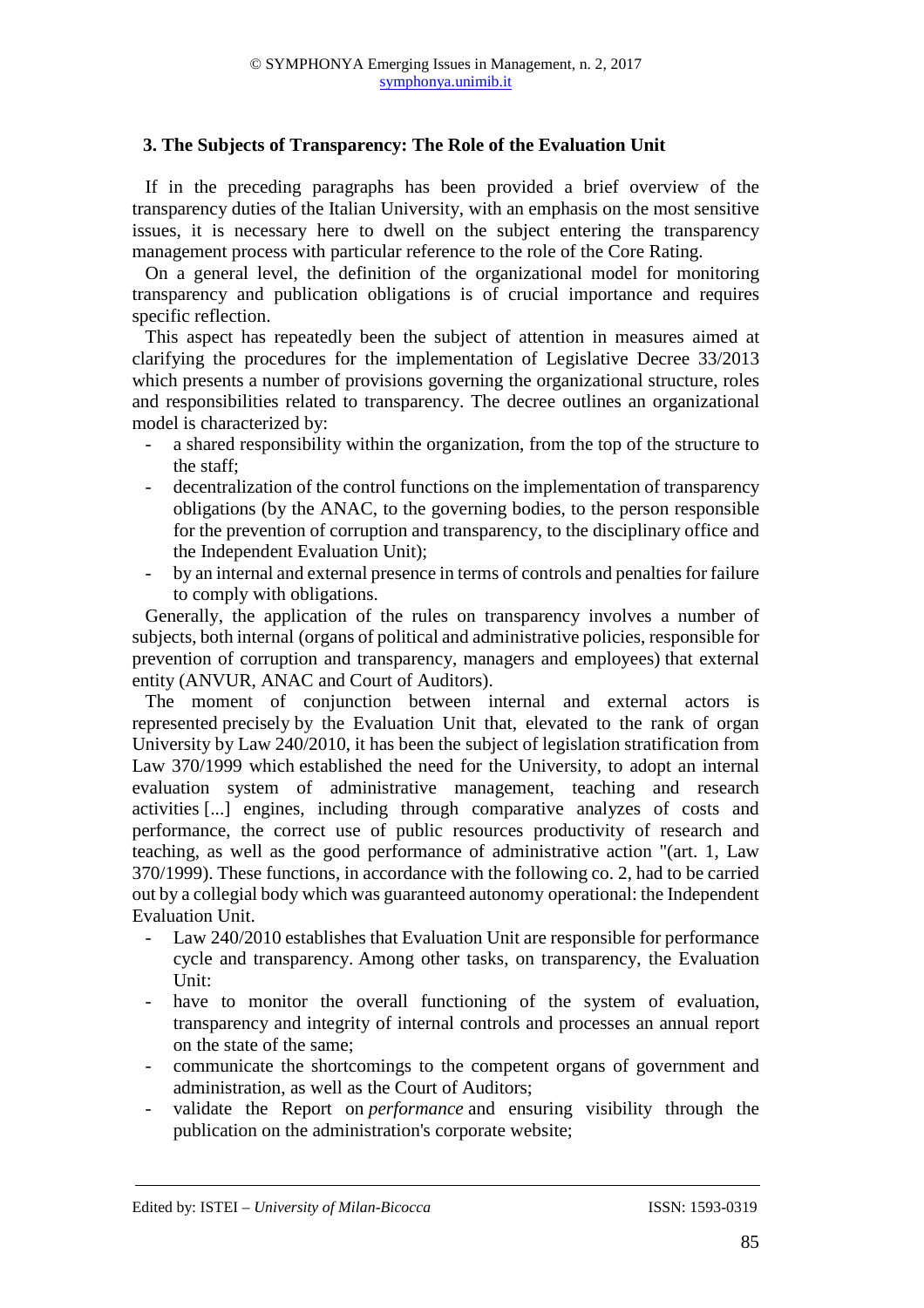- -ensure the correct application of the guidelines, methodologies and tools that come from ANAC;
- promote and evidence compliance with the obligations relating to transparency and integrity of public administration.

A highly important role is enhanced by the provisions of the Decree 97/2016 that provides that the Evaluation Unit needs to verify that the plans for the prevention of corruption are consistent with the objectives in the strategic planning documents and the evaluation of the performance and transparency of data related to anticorruption and transparency.

It is expected, moreover, that the Evaluation Unit refers to ANAC. about implementation of measures to prevent corruption and transparency.

#### **4. The transparency of the University: What Prospects? What are the Risks?**

Implicit objective of this contribution, in addition to providing a roundup of duties with evidence of the most significant ones for Universities, has been to highlight the relevance of transparency management and prevention of corruption system. It is a system, however, which cannot and must not develop separately from other management instruments of the universities. The reference goes to strategic planning tools, but also to the self-assessment of teaching and research tools that represent the *core business* of universities.

Too often, it shows how we have to face with parallel systems without any point of contact and, above all, it has emerged that every system is potentially able to influence and be influenced by others, to create virtuous circles in which all the stakeholders of the University, internal or external, can benefit. Reality faces the opposite, in vicious circles that you have to stop and reverse the direction and impacts.

It does not help in this effort the absence of a central unified coordination entity. ANVUR, ANAC. , Department of Public Administration and Ministry of Education, to mention only the main actors, intervene each for their competence stopping just before the start of the space of others.

The risk, more real than perceived, is that an issue such as transparency, which should be within the areas of influence of all these subjects, do not ever be upgraded to the junction area role, but one remains no man's land capable of dropping into the void the principle in the tortuous path of implementation and joints between different instances brought forward by the various parties.

#### **Bibliography**

ANAC (2015). *Guidelines for the implementation of legislation on the prevention of corruption and transparency by companies and entities under private law controlled and participated by public administrations and public economic entities*, Resolution no. 8/2015, (www.anticorruzione.it), June 2015.

ANAC (2017). *Update of the Guidelines for the implementation of legislation on the prevention of corruption and transparency by companies and private-law entities controlled and participated by public administrations and public economic bodies*, Resolution no. 1134/2017, (www.anticorruzione.it), 26/4/2017.